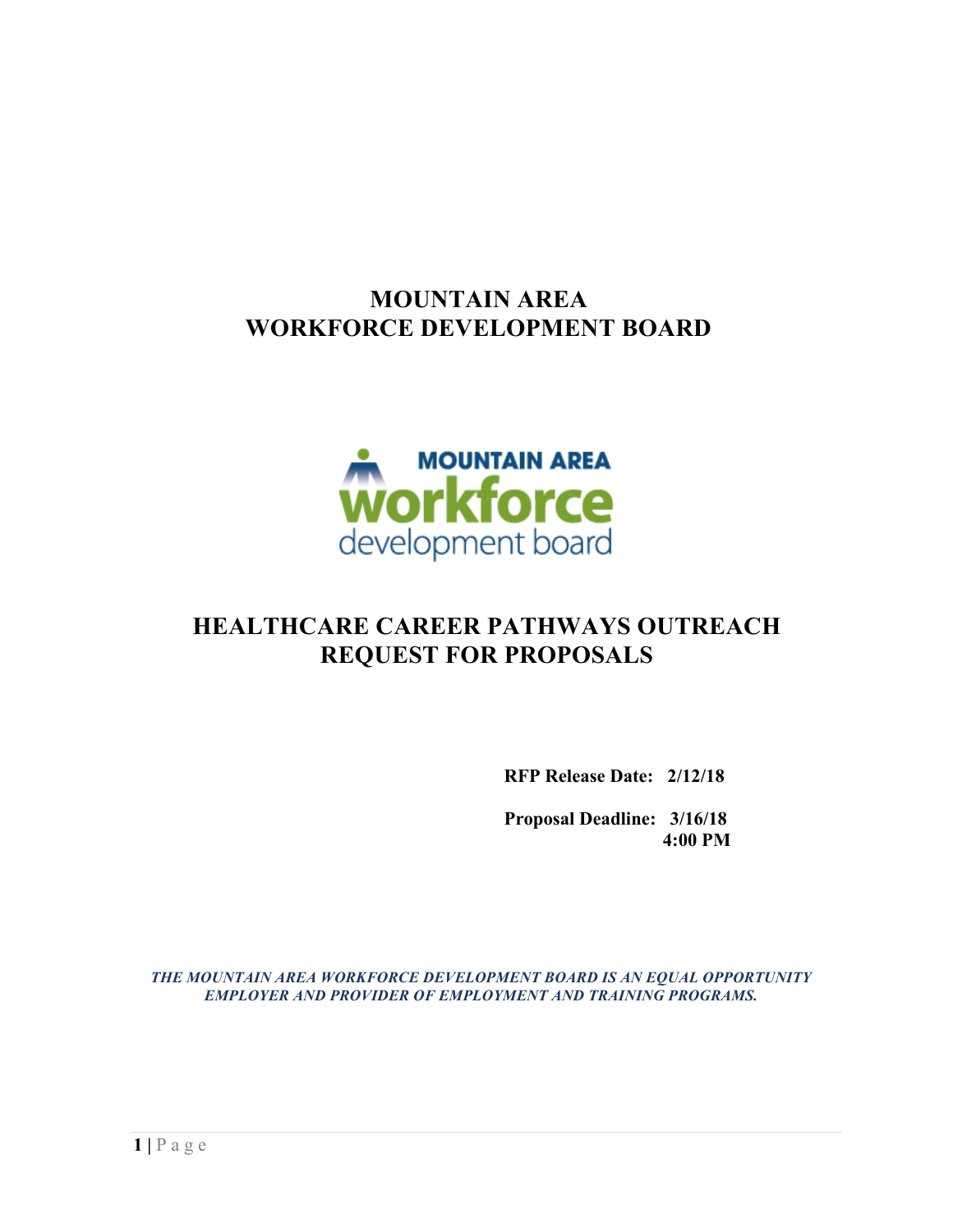### **I. INVITATION TO BID**

To: All Potential Healthcare Career Pathways Outreach Contractors

From: Nathan Ramey, Director, Mountain Area Workforce Development Board

Request for Proposals – Outreach for Healthcare Career Pathways

The enclosed Request for Proposal (RFP) package contains the application instructions, specifications describing the services sought, budgeting requirements and format criteria for proposal review. While every effort has been made to include all necessary information, specifications and examples, the possible need for clarification, interpretation and other detail is recognized. **Bids must be received by March 16, 2018 by 4:00 PM** at Mountain Area Workforce Development Board, Land of Sky Regional Council, 339 New Leicester Highway, Suite 140, Asheville, NC 28806. ANY PROPOSALS RECEIVED AFTER THE DUE DATE AND TIME, REGARDLESS OF POSTMARK OR MAILING RECEIPT DATE OR WITHOUT THE SPECIFIED NUMBER OF **3 (three)** COPIES, CLEARLY MARKED, WILL NOT BE CONSIDERED FOR SELECTION.

#### II. **SOLICITATION PROCESS AND TERMS INSTRUCTIONS FOR SUBMISSION**

Proposals are being solicited for Healthcare Career Pathways Outreach for the Local Area which includes Buncombe, Henderson, Madison, and Transylvania Counties. The Healthcare sector in the Local Area have organized to develop a promotional workforce recruitment campaign to inform on Healthcare career path opportunities. The campaign will include the development of various marketing assets such as videos, and postcards. Photography and video content will feature real world workplace environments and employees' own stories.

All forms should be completed with all information requested and executed properly. Proposals that fail to include all applicable forms and information will not be considered. Proposals for Healthcare Career Pathways Outreach must conform to the Healthcare Career Pathways for the Local Area which is attached and incorporated by reference into this RFP.

#### III. **Assurances mandated by the bidder(s)**

1. The bidder(s) shall provide affirmative action assurance that it (they) will comply fully with the nondiscrimination and equal opportunity provisions of the Workforce Innovation and Opportunity Act, the Non-traditional Employment for Women Act of 1991; Title VI of the Civil Rights Act of 196f4, as amended; Section 504 of the Rehabilitation Act of 1973, as amended; the Age Discrimination Act of 1975 as amended; Title IX of the Education Amendments of 1972, as amended; and with all applicable requirements imposed by or pursuant to regulations implementing those laws, including but not limited to 29 CFR Part 34.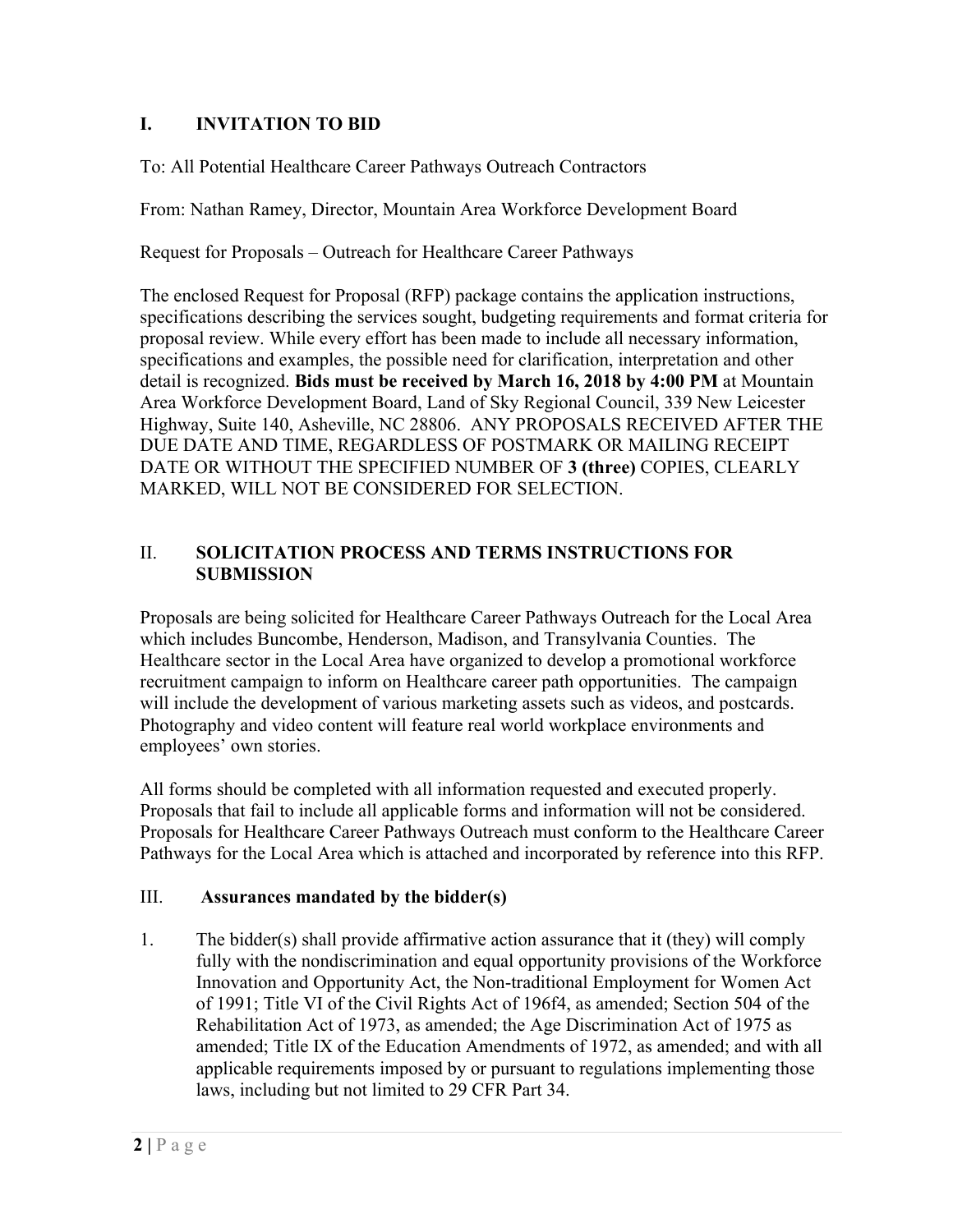- 2. Pursuant to G.S. 143-48.5 and G.S. 147-33.95(g), the bidder shall certify that the bidder and the bidder's subcontractors, complies with the requirements of Article 2 of Chapter 64 of the NC General Statutes, including the requirement for each employer with **more than 25 employees** in North Carolina to verify the work authorization of its employees through the federal E-Verify system." E-Verify System Link: www.uscis.gov
- 3. The bidder shall conform to the following pursuant to G.S. 147-86.59, any person identified as engaging in investment activities in Iran, determined by appearing on the Final Divestment List created by the State Treasurer pursuant to G.S. 147-86.58, is ineligible to contract with the State of North Carolina or any political subdivision of the State. The Iran Divestment Act of 2015, G.S. 147-86.55 *et seq*.\* requires that each vendor, prior to contracting with the State certify, and the undersigned on behalf of the Vendor does hereby certify, to the following: 1. that the vendor is not identified on the Final Divestment List of entities that the State Treasurer has determined engages in investment activities in Iran; 2. that the vendor shall not utilize on any contract with the State agency any subcontractor that is identified on the Final Divestment List; and 3. that the undersigned is authorized by the Vendor to make this Certification.
- 4. The bidder shall comply with the Copeland Anti-kickback Act (40 USC 276c and 18 USC 874) as prescribed by 29 CFR 5.5 (a)(5); the Copeland Act prohibits illegal deductions or kickbacks of wages to which employees are otherwise entitled.
- 5. That bidder shall certify that there will be full compliance with the nondiscrimination and equal opportunity provisions of the Workforce Innovation and Opportunity Act, the Nontraditional Employment for Women Act of 1991; Title VI of the Civil Rights Act of 1964, as amended; Section 504 of the Rehabilitation Act of 1964, as amended; the Age Discrimination Act of 1975, as amended; Title IX of the Education Amendments of 1972, as amended; and with all applicable requirements imposed by or pursuant to regulations implementing those laws, including but not limited to 29 CFR Part 34. The United States has the right to seek judicial enforcement of this assurance.
- 6. The bidder shall comply with the Buy American Act (41 USC 10a et seq) by purchasing only American-made equipment and products pursuant to WIOA Section 502.
- 7. The bidder, if awarded this contract, shall not require a laborer or mechanic employed in the performance of the contract to work in surroundings or under working conditions which are unsanitary, hazardous, or dangerous to health and safety pursuant to CFR 29-70.21613(c)(3).
- 8. The bidder shall comply with Contract Work Hours and Safety Standards Act (40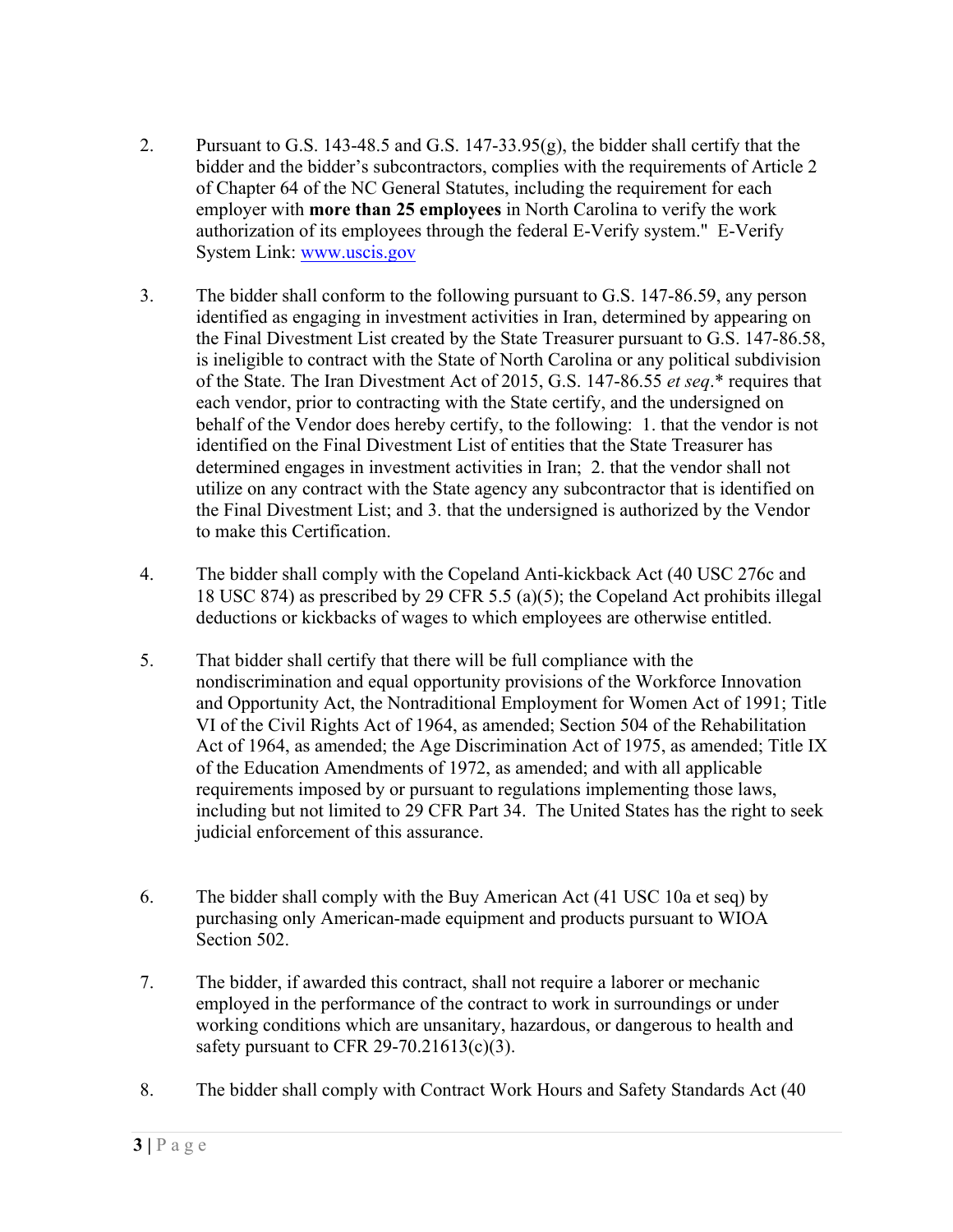### **IV. Timeline**

| <b>Action Item</b>                                      | Date                                | Location                                                             |
|---------------------------------------------------------|-------------------------------------|----------------------------------------------------------------------|
| <b>RFP Notice of Release Date</b>                       | <b>February 12, 2018</b>            |                                                                      |
| <b>RFP Advertisement</b>                                | February 12, 13, 14, 2018           | Mountain Xpress, Land of Sky Regional Council website, Mountain Area |
|                                                         |                                     | <b>Workforce Development Board website</b>                           |
| RFP Release Date, Notice Date of Intent to Bid, Bidders | Monday, February 19, 2018           | Land of Sky Regional Council Office                                  |
| Conference/Pre-Award                                    | 9:30a.m.                            | 339 New Leicester Highway, Suite 104                                 |
| <b>Technical Assistance</b>                             |                                     | Asheville, NC 28806                                                  |
| Due Date for Proposals                                  | No later than 4:00 pm,              | <b>Nathan Ramsey</b>                                                 |
|                                                         | Friday, March 16, 2018              | <b>Mountain Area WDB Director</b>                                    |
|                                                         |                                     | 339 New Leicester Highway, Suite 104                                 |
|                                                         |                                     | Asheville, NC 28806                                                  |
| <b>Contract Award Date</b>                              | No later than Monday, April 9, 2018 |                                                                      |
| <b>Projected Completion Date</b>                        | Monday, June 18, 2018               |                                                                      |

Any questions regarding this RFP shall be sent via electronic mail to nathan@landofsky.org. The bidders conference on Monday, February 19, 2018 at 9:30 am at the Land of Sky Regional Council office will provide bidders the opportunity to ask any questions regarding this RFP.

#### **V. Specifications**

The Healthcare Career Pathways Outreach shall be targeted towards "Dislocated Workers" as defined by the Workforce & Innovation Opportunity Act of 2014 (hereinafter referred to as "WIOA"). The outreach can be available for other target populations but the focus should be "Dislocated Workers."

"Dislocated Workers" are defined by WIOA as:

- 1. An individual who was terminated, laid off, or received a notice of termination or layoff; and Is determined unlikely to return to previous industry or occupations, and either one of the following: is eligible for or has exhausted entitlement to unemployment compensation or is not eligible for unemployment compensation but can show attachment to the workforce of sufficient duration.
- 2. An individual who was terminated, laid off, or received a notice of layoff from employment at a plant, facility, or enterprise as a result of: permanent closure or substantial layoff; or an individual employed at a facility at which the employer has made a general announcement that such facility will close within 180 days.
- 3. Was self-employed (including employment as a farmer, rancher or a fisherman) but is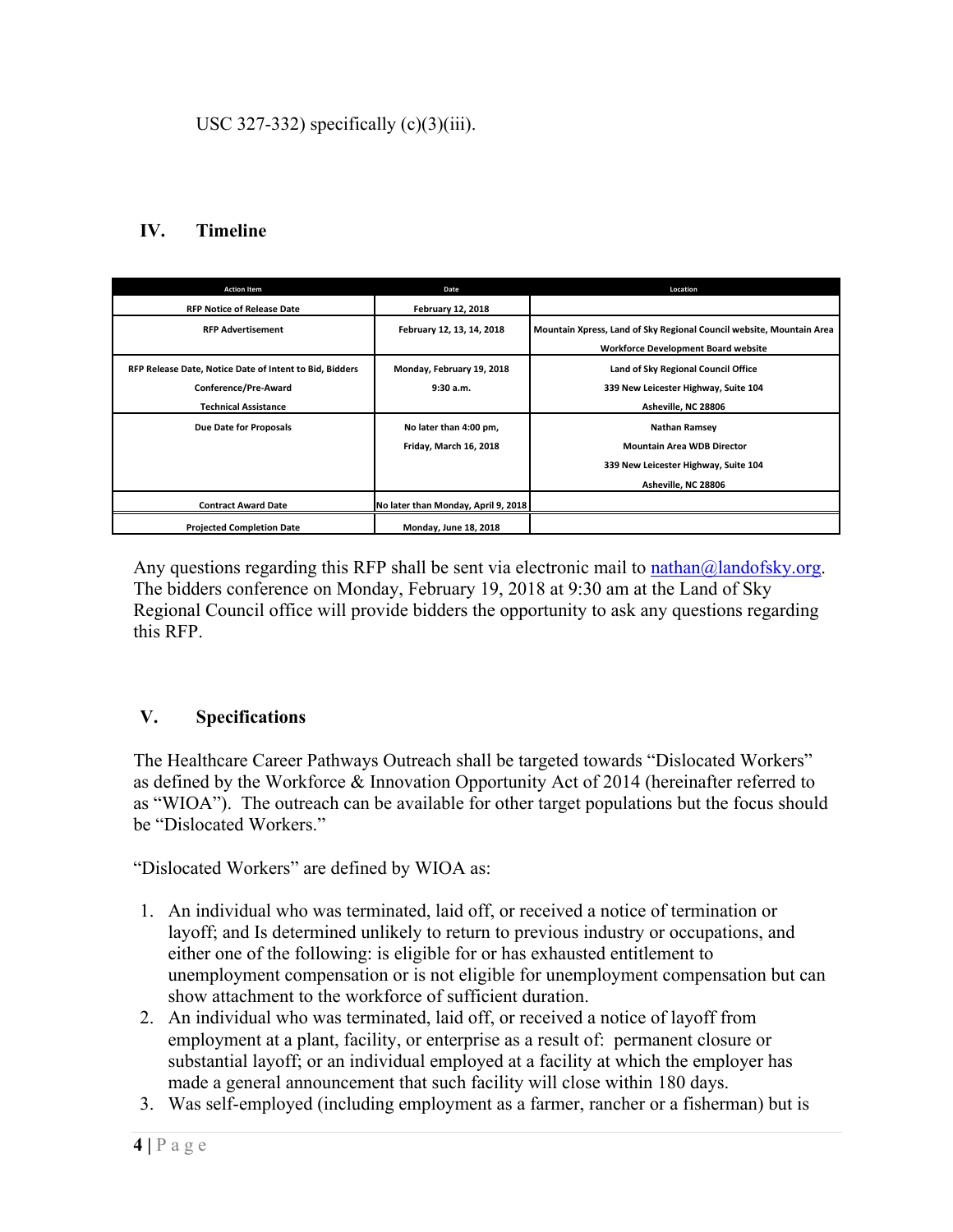unemployed as result of general economic conditions in the community in which the individual resides or because of a natural disaster.

- 4. An individual who was dependent on the income of another family member and is no longer supported by the income of that family member; or is the dependent spouse of a member of the armed forces on active duty and whose family income is significantly reduced because of a deployment, a call or order to active duty, or service connected death or disability of the service member; and is unemployed or underemployed and is experiencing difficulty in obtaining or upgrading employment.
- 5. A non-retiree military service member who was discharged or released from service under conditions other than dishonorable, or has received a notice of military separation.
- 6. The spouse of a member of the armed forces on active duty, and who has experienced the loss of employment as a direct result of relocation to accommodate a permanent change in duty station of such member; or the spouse of a member of the armed forces on active duty and who is unemployed or underemployed and is experiencing difficulty in obtaining or upgrading employment.
- 7. In addition to the federal definitions of dislocated worker, an individual who has been laid off and is currently employed in a stop gap/temporary/or part-time position that is not earning a self-sufficient wage and is continuing to seek full time employment can be considered a dislocated worker.
- 8. In addition to the federal definitions of dislocated worker, an individual who has been unemployed for 13 consecutive weeks and is currently unemployed and seeking full time work can be considered a dislocated worker.

The Local Area which comprises Buncombe, Henderson, Madison, and Transylvania Counties has developed, with employer leadership and direction, Healthcare Career Pathways in Nursing, Diagnostic/Technical, and Administrative Support. These pathways can be accessed at the following link:

https://www.dropbox.com/home/Healthcare%20Career%20Pathways?preview=MAWDB\_H ealthcare Application June2017.pdf and

https://www.dropbox.com/home/Healthcare%20Career%20Pathways?preview=Healthcare+ Career+Pathways+revisions.pdf.

The Healthcare Career Pathways including in this link are incorporated by reference into this Request for Proposals.

The Mountain Area Workforce Development Board is seeking proposals to reach "Dislocated Workers" to encourage them to consider a career in Healthcare in our Local Area. The outreach materials that should be considered in proposals include the following:

1. Brochure handout: These materials which describe the Healthcare Career Pathways in the Local Area, the Local Area refers to Buncombe, Henderson, Madison, and Transylvania Counties, will be used at career centers, human service agencies, job fairs, community colleges, universities, and other venues to reach Dislocated Workers. The brochure should be designed consistent with the existing "Mountain Area Careers"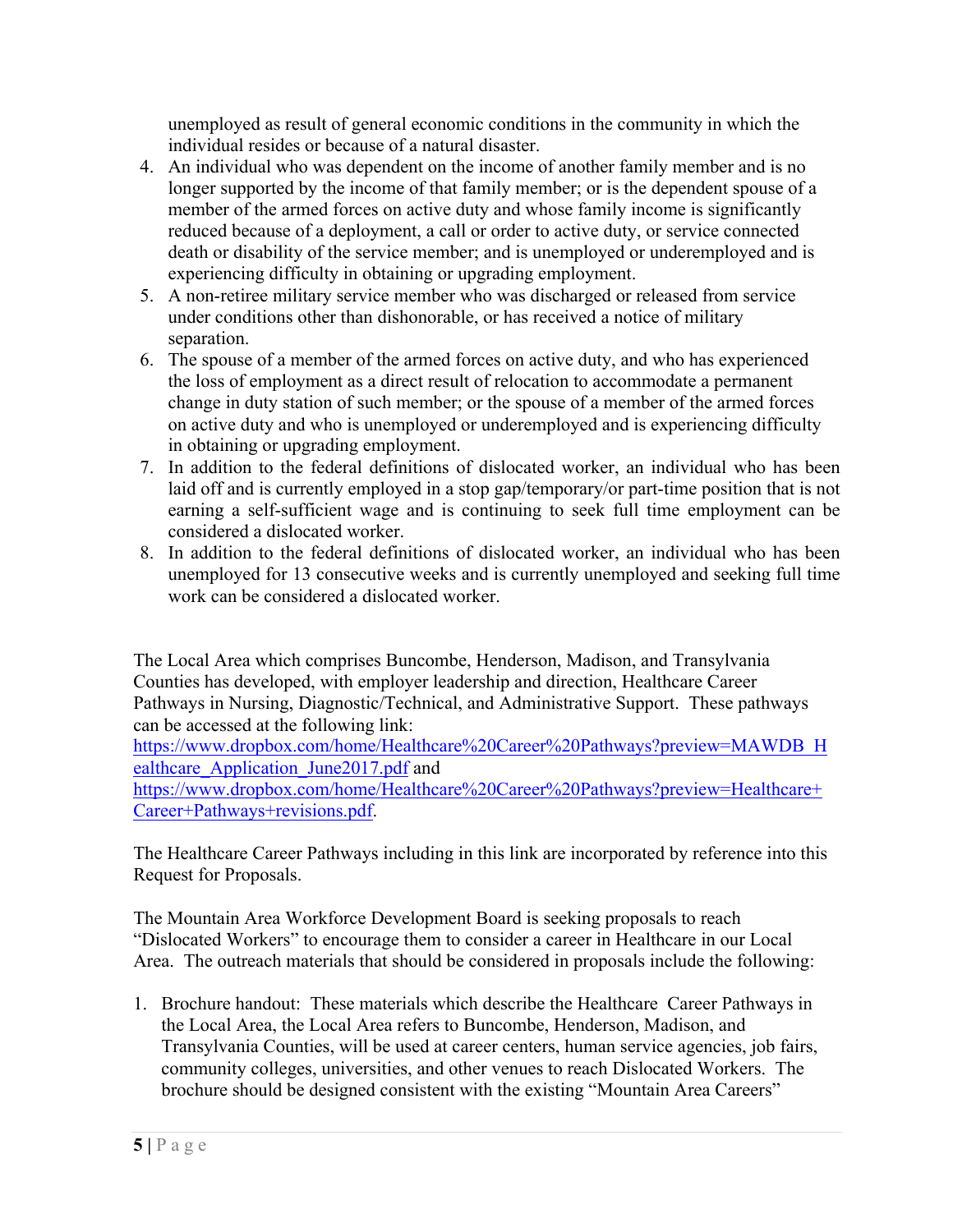brochures for the Advanced Manufacturing and Hospitality & Tourism sector.

- 2. Videos: Development of short videos, between one minute and 90 seconds in length, which can include virtual job shadowing, worker testimonials, overview of Healthcare employers in the Local Area, which illustrate the Healthcare Career Pathways in the Local Area.
- 3. Website: Development of content for the existing "Mountain Area Careers" website that will demonstrate the Healthcare Career Pathways in the Local Area. The website will be integrated into the existing "Mountain Area Careers" website which is designed in a Word Press format. The website should be capable of being integrated with other sector career pathways in the Local Area so dislocated workers can find all sector career pathways on one platform which is "Mountain Area Careers." Website for "Mountain Area Careers" can be accessed at www.MountainAreaCareers.org or www.MountainAreaCareers.com.
- 4. Healthcare Career Pathways brand Developing a proven message to help Dislocated Workers better understand the Healthcare Career Pathways available to them in the Local Area. Said brand shall be consistent with the "Mountain Area Careers" brand which will integrate Healthcare with Advanced Manufacturing and Hospitality  $\&$ Tourism.
- 5. Key Messaging components include:
	- Healthcare employers offer careers that make a difference in our community and world
	- Upward mobility is available and attainable for employees in the Healthcare industry
	- Healthcare employers pay very well and job security is better or comparable to most other industries
- 6. Deliverables:
	- Ten Videos: Ten videos between one minute and 90 seconds along with photography featuring ten healthcare employees in the Local Area. The ten videos should include multiple healthcare employers and to the extent possible shall include employers from all four counties in the Local Area.
	- Tri-Fold Brochure (1000 copies) design consistent in design with the "Mountain Area Careers" brochures for Advanced Manufacturing and Hospitality & Tourism.
	- Website for "Mountain Area Careers" (which can be accessed at www.MountainAreaCareers.org or www.MountainAreaCareers.com) shall integrate the "Earn and Learn" opportunities available for Healthcare careers in the Local Area including videos, photography and written testimonials similar to existing "Mountain Area Careers" outreach for the Advanced Manufacturing and Hospitality & Tourism sectors.

Nothing in this RFP shall be considered as an offer to effect a contractual agreement. The Mountain Area Workforce Development Board reserves the right to reject all proposals.